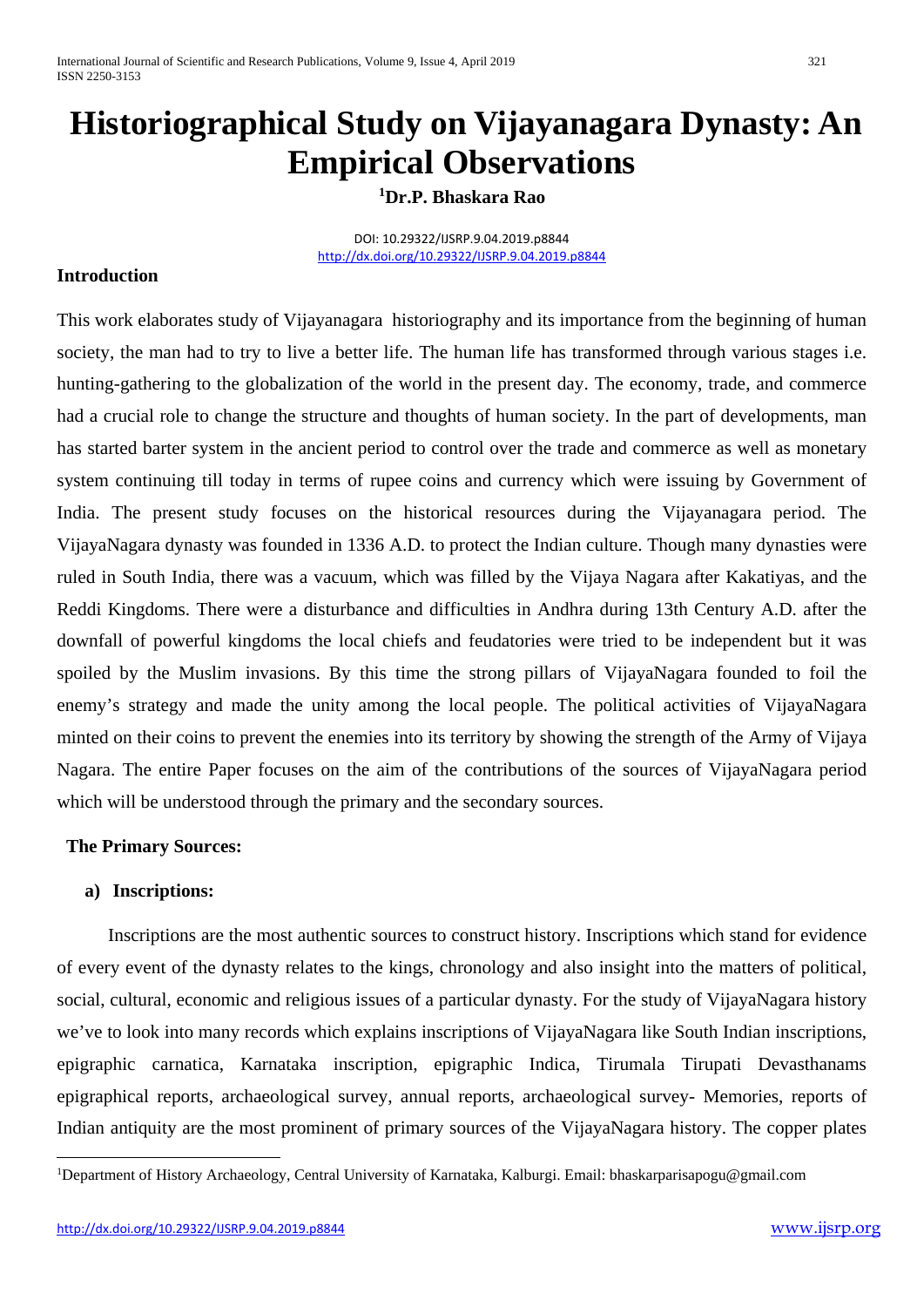of Shimoga, Nagalavaram, Krishnapadu, and Srisailam are the prominent sources of VijayaNagara. All these sources covered important events like accession, expedition, construction of movements and public works. These inscriptions provide us valuable information of VijayaNagara Dynasty.

#### **b) Numismatic Sources:**

The study of coins called Numismatics. The coins are a very important and authentic source to write the history. Coins are useful to understand the political, cultural, economic, and social aspects of the dynasty. "The introduction of coins is a land mark in the history of civilization and is a great achievement of the human race. (Circar D.C, 1968, P.2)"1. It indicates the value of coins issued by different kings and the importance of the money economy which reflects every life of mankind. There are many coins with different types and different symbols issued by the kings of VijayaNagara were discovered in any part of South India. The coins of Vijaya Nagara are the main source of this study, to prove its political and cultural history. The coins which preserved in the Museums of Andhra Pradesh, Tamil Nadu, and Karnataka are the most important of coins as a source of the study. The images on the coins of Pagoda, Varaha, Doddavaraha have the portrait of Siva Parvathi, Gandabherunda, Boar, Balakrishna, Vishnu, and Venkatesa are important coins which depict not only cultural significance of the Dynasty but also express the Historical, Political and Economic conditions of the Vijayanagara Empire.

### **c) Chronicles and Commentaries:**

The chronicles of Paes and Nuniz (Narrates of Domingo Paes and chronicles of Fernao Nuniz) was written in Portuguese and translated by Robert Swell, brought as the Forgotten Empire - VijayaNagara. These chronicles are important to understand the condition of VijayaNagara. Domingo Paes visited VijayaNagara during the period of Krishnadevaraya and noted the report which he has really witnessed the things in the court of VijayaNagara. Nuniz who also visited VijayaNagara and carried out the traditional history of the Dynasty as well as local and current events which he was observed in the dynasty. These chronicles explained the great military expeditions (Digvijaya Yatras) and the political conditions of the Dynasty.

 The Portuguese Commentaries focused on History of Vijayanagara in the period of Alfonso de Albuquerque, the Governor of Portuguese. The commentaries refer the expeditions of Albuquerque and also explain the relations of Krishna deva Raya with Adilshash and other neighbor dynasties. A commentary of Albuquerque was translated by Hakluyt society which gives us valuable information on social, economic and religious conditions of the Vijayanagara Empire.

[http://dx.doi.org/10.29322/IJSRP.9.04.2019.p8844](http://dx.doi.org/10.29322/IJSRP.9.03.2019.p8844) [www.ijsrp.org](http://ijsrp.org/) The Persian traveler Muhammad Kasim Ferista have written Tarikhi- I – Ferishta which translated by Briggs. It is an important work which deals with the relations of the Deccan Rulers and the Vijaya Nagara Kings, and also explained major expeditions of both parties. The other Persian travelers Fuzuni Astarabadi had written the book Futuhat-I-Adilshahi, which was translated by K.K. Basu, one of the important sources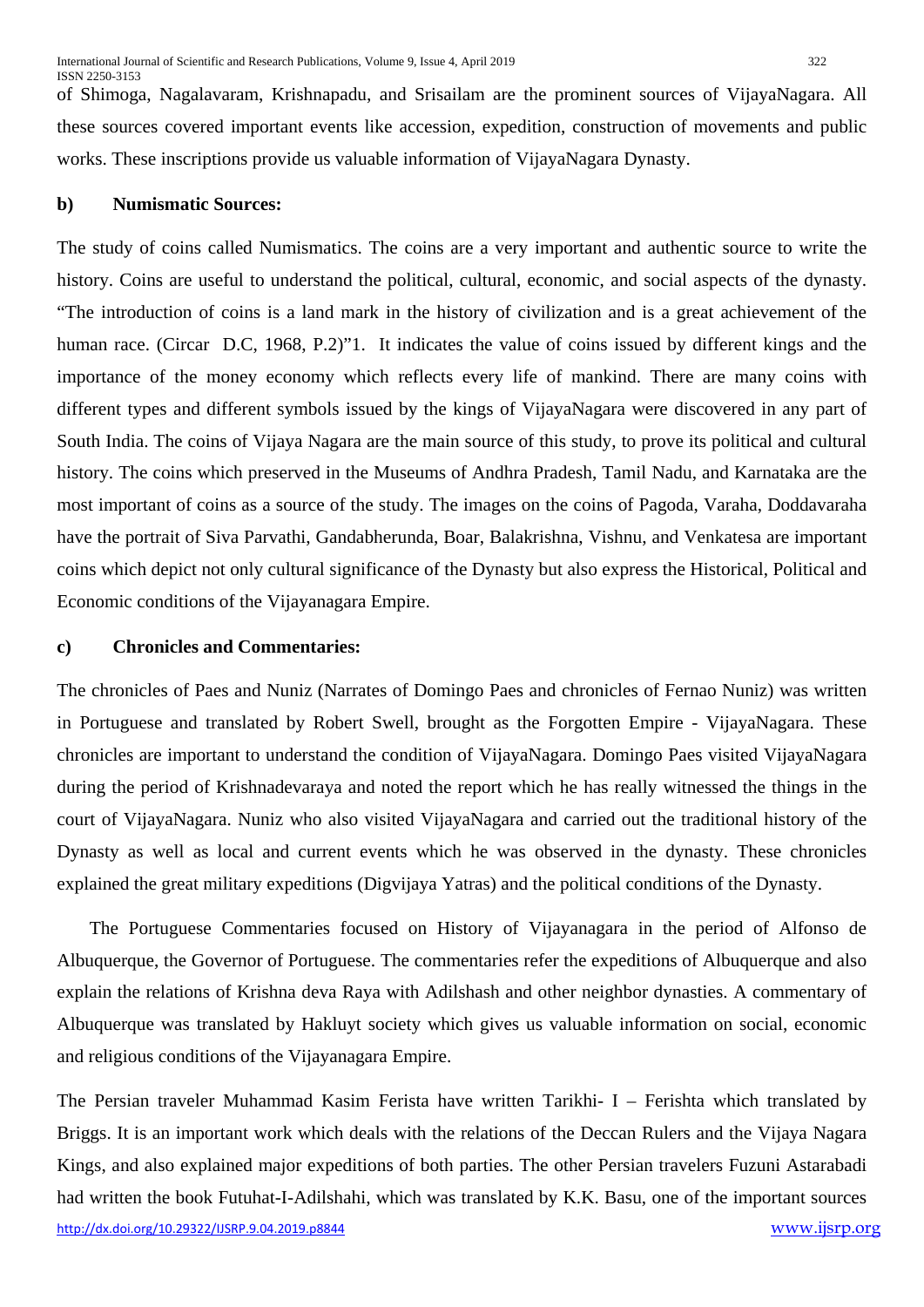of the study. Fuzuni who visited the court of Adilshahi of Bijapur explained the political history and the relations of Vijaya Nagara and Adilshahis of Bijapur.

 The Arabic work Tohfut-ul-Mujahideen, written by Shaik Zeen Ud Deen, and translated by M.J.Rowlandson. It is focused on the relations of Portuguese and Muhammadan rulers. It was carried out by the author in the court of Adilshahi and it is useful to us to understand VijayaNagara and its contemporary's relations.

The Telugu chronicle Rayavachakamu by Stanapati Nayani Viswanatha Nayaka stands for Krishnadevaraya. This work deals with the events of Krishnadevaraya and traditional history. It will give us valuable information regarding Krishnaraya's relations, the coronation of Vira Narasimha, his relations with the feudatory chiefs, the Gajapatis etc. The author chronicle is Velugotivari Vamshavali. "This Chronicle commences with the reign of Kakatiya Kings. Gjapati and comes to a close with the advent of the British Government. It gives much valuable information about the history of Velugoti family. But its main importance is due to light it throws on the histories of the Kakatiyas, the Reddis, the Rayas (Vijaya Nagara), the Gajapatis and the Bahmanis Sultans with whom the chiefs of this family came into intimate contact (Nilakanta Sastri, K.A,& Venkata Ramanayya.N,1946,P.5)"2. By observing above statement we've understood that the importance of this chronicle to write not only Vijayanagara history but also the history of Andhradesa. It clearly describes the political, religious, cultural and socio-economic history of the Vijayanagara and its importance. It collaborates the work of different authors who have written in the style of Biruda-gadya and Eulogistic version. It is an important source for the study of Krishnadevaraya's political policy and his military expeditions.

#### **Secondary Sources:**

K.A.Nilakanta sastry's Further sources of Vijayanagar History, focused on the Hindu Literary sources and advance knowledge of the subject. He deals with general literature, Chronicles and the Mackenzie Manuscripts. In the deep length of Vijaya Nagara History, he explained The Kamparaya Charita. The Saluvabhudya, The Raya Vachaka, The Krishnaraya Vijaya, The Vardhambika parinaya, The Achutaraya, and The Sahitya Ratnakara. He saw the forming of the Vijaya Nagara Dynasty as the literary revival in the southern region of India.

The drawback of the book is the author was started to counter the Muslim Chronicles and gave importance to the overall Hindu Literature. To study History all sources are important than the biased views of the authors. When writing history all the writer's views will take consideration for the constructing History. Here the author forgot the political identity and geographical works at the dynasty and didn't give priority to Numismatics which explains the culture of VijayaNagara.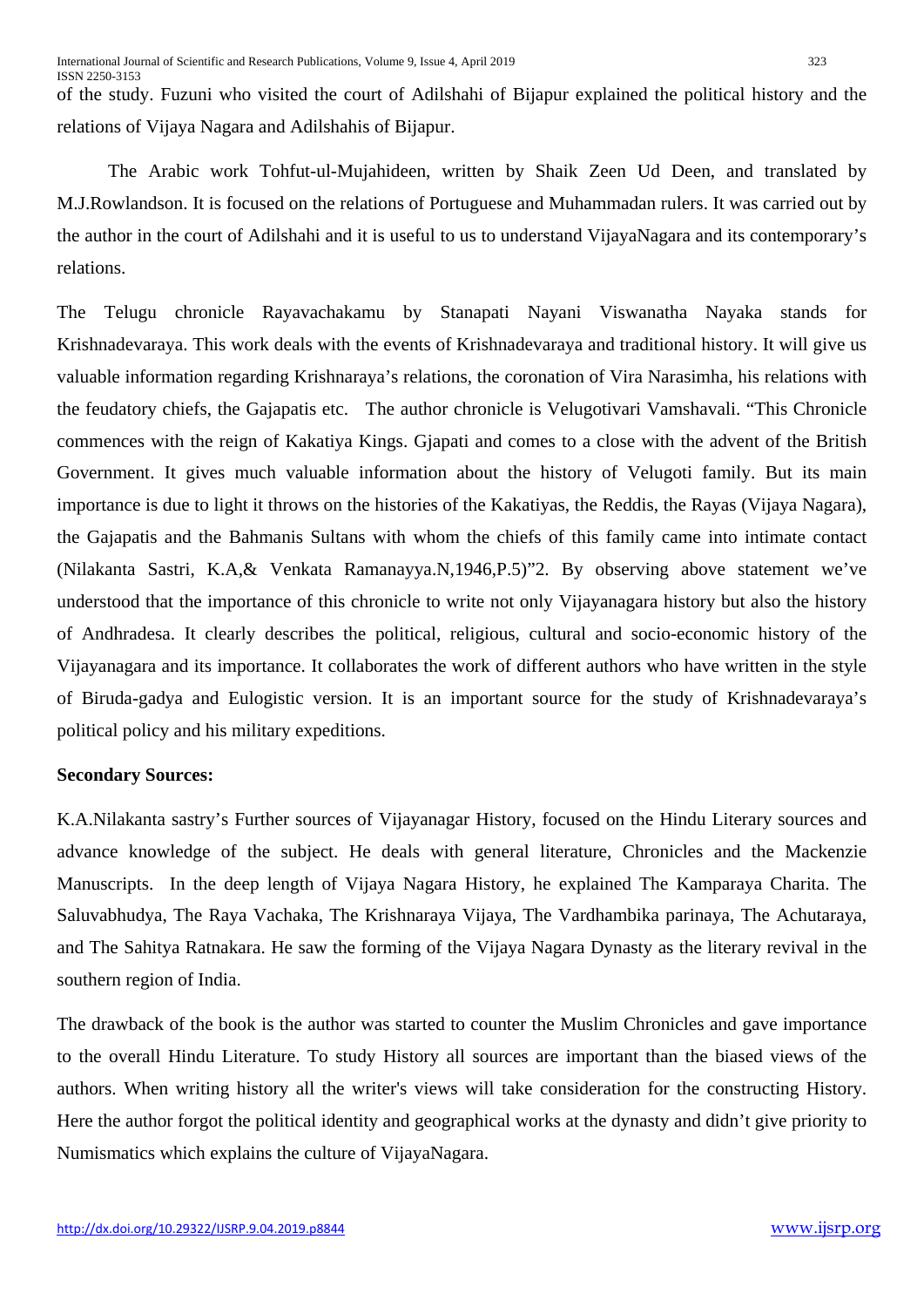N.VenkataRamanayya's Studies in the History of the third dynasty of Vijayanagara, views of the book is to narrate the principles events of VijayaNagara between 1529 and 1543. The seconds describes the system of Administration under which the empire of the Rayas was governed in the Sixteenth Century and the third deals with the religious and social conditions of the same period. In this book, the author focused only on the Administrative, social and religious conditions of the third dynasty of VijayaNagara. He didn't look into the economy and cultural identity of the dynasty. He looks on only conditions of the third dynasty but he neglected the after the third dynasty which was important to study of VijayaNagara History. I would like to fill this gap and try to explain all fourth dynasties conditions in Vijayanagara.

S.Thiruvenkatachari was translated Gangadevi's authentic work The Madhura Vijayam or Vira kamParaya Charitam was discovered by accident amidst a heap of worn out Palm-leap manuscripts as part of Sanskrit works and but for careful scrutiny of the head Pandit of the curator of Sanskrit Miss Trivandrum, it would have gone the way of many other works of the past which are not available to us. The central theme of the book is explaining the destruction of the Sambuvaraya Rule in Tondaimandalam and the destructions of the Madurai Sultanate. It is no doubt the story of Vijayanagara invasions of Tondaimandalam to send away the Muslim Sultanate. This is explained only on invasion but it was neglected by the translations to achieve the social, economic and cultural conditions of the VijayaNagara Dynasty.

William.J.Jackson presents Vijayanagara visions-Religious experience and cultural creativity in a South Indian Empire is a series of Vijaya Nagara vision and which explores some of the archetypal attractors of South Indian Culture in the lives of saints and sages and in the images and arts of spiritual creativity. It explores how such voices proved a traditional order, and renew a spiritual pathway in a world of contingencies, chaos, and uncertainty. The author focused on the theme of cultural and lives of the saints. He explained the meaning of the vision to explore the new thoughts and imaginations of the VijayaNagara Priests; he compared the Hindu Culture with China and Christian culture and believes. However, in the short comes of the book is he forgot the patronage of the sainthoods by different kings of Vijayanagara. He did not explain the historical view of Vijayanagara and also not look into the political, economic, social aspects of the Dynasty.

Robert Sewell's description on Vijayanagara was depicted in his book A Forgotten Empire [Vijayanagara]. The main aim of the book to explain the original writings of Nuniz and Domingopaes which was in Portuguese and translated in English. The author compared the Dynasty past and present condition and the writers give importance to the ruling of the important rulers. He succeeded to explain the tradition of VijayaNagara, Forts of Vijayanagara etc. However, in the book explanation regarding culture, economy and social issues in the dynasty are very less. He enlarged the political conquests of the Mohammedan Rulers and Counters of Vijaya Nagara rulers in South India.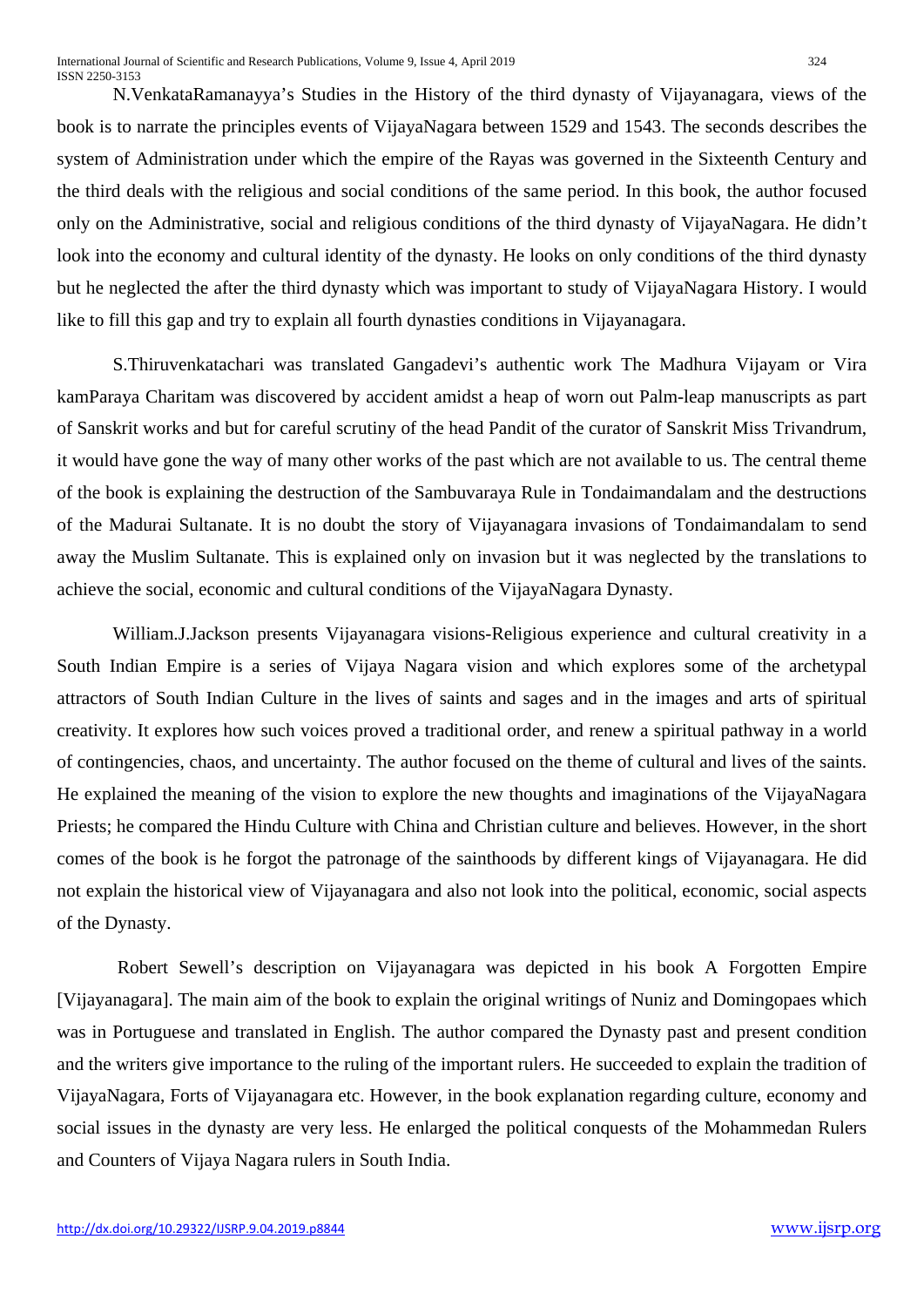The author interested to reconstruct the VijayaNagara History which was ignored by the writers in his words he says that "Making the dry bones live but meanwhile the Bones themselves must be collected an pieced together, and my duty is to try to construct at least the main portion of the skeleton (Sewell Robert, 1980, P.3)''3. But the author did not fulfill the total gap to reconstruct VijayaNagara History.

Yazdani's The Early history of the Deccan [parts vii-xi] explains the conditions in early times of Deccan. He concentrated to highlight the proportionate things of early Chalukyas, Satavahanas, Yadava's, Kakatiyas of the Deccan region. He moreover described the literature, polity, architecture, and coins of these Dynasties. But the author did not give elaborate ideas of the rulers of the dynasty and social form of the Deccan region. He did not concede the Geographical differences of the region and in the period of study, he excluded VijayaNagara in this book. This is useful to historians to write history on Deccan but the book should cover more areas to construct an original history of Deccan.

Burton stein's book peasant state and society in medieval South India examines the circumstances of peasants without lords who established and maintained great states enduring and complex local institutions and elaborate religious institutions. The author trying to explore the political system of South India which was wrongly interpreted by the writers of the past. He examined the present village its local context rural groups have been elaborated but constructions put upon the extent evidence. It assumed that the relationship existing between the social and cultural phenomena comprising medieval South Indian peasant society and other sectors of the social orders was obvious and unchanging. So it was proved by the authors and the social order still exiting today. He tried to explain the agrarian system and its relations with the state. But he did not concentrate on the total political structure of South India and cultural aspects in medieval South India.

The patronization of literature was gone on its peak during the Vijaya Nagara period. The Dravidian Languages was specially recognized by the Kings of Vijaya Nagara.

The poets Ashta Diggajas were patronized by Krishna Devaraya, who also great poet and scholar by the literature, the glory of Vijaya Nagara touched the sky. The political history of Vijaya Nagara was lit the flames of Indian culture which was forwarded to the Marathas. Nevertheless, the ending of the Vijaya Nagara period was panic; still, the fruits of Vijaya Nagara are surviving until today.

Rekha jain's Ancient Indian coinage is systematic study of money economy from Janapada period to early medieval period deals with the gradual development of money in the form of coins from sixth century B.C. to the 12th Century A.D. The scientific study of ancient coinage of India started from 19th century A.D. onwards. Initially these coins were collected objects for the sake of pleasure but later on attempts were made to decipher their legends. The material regarding money economy in ancient India is scanty. the detailed explanation only come from the source of coins the sources of the book is ancient literary works,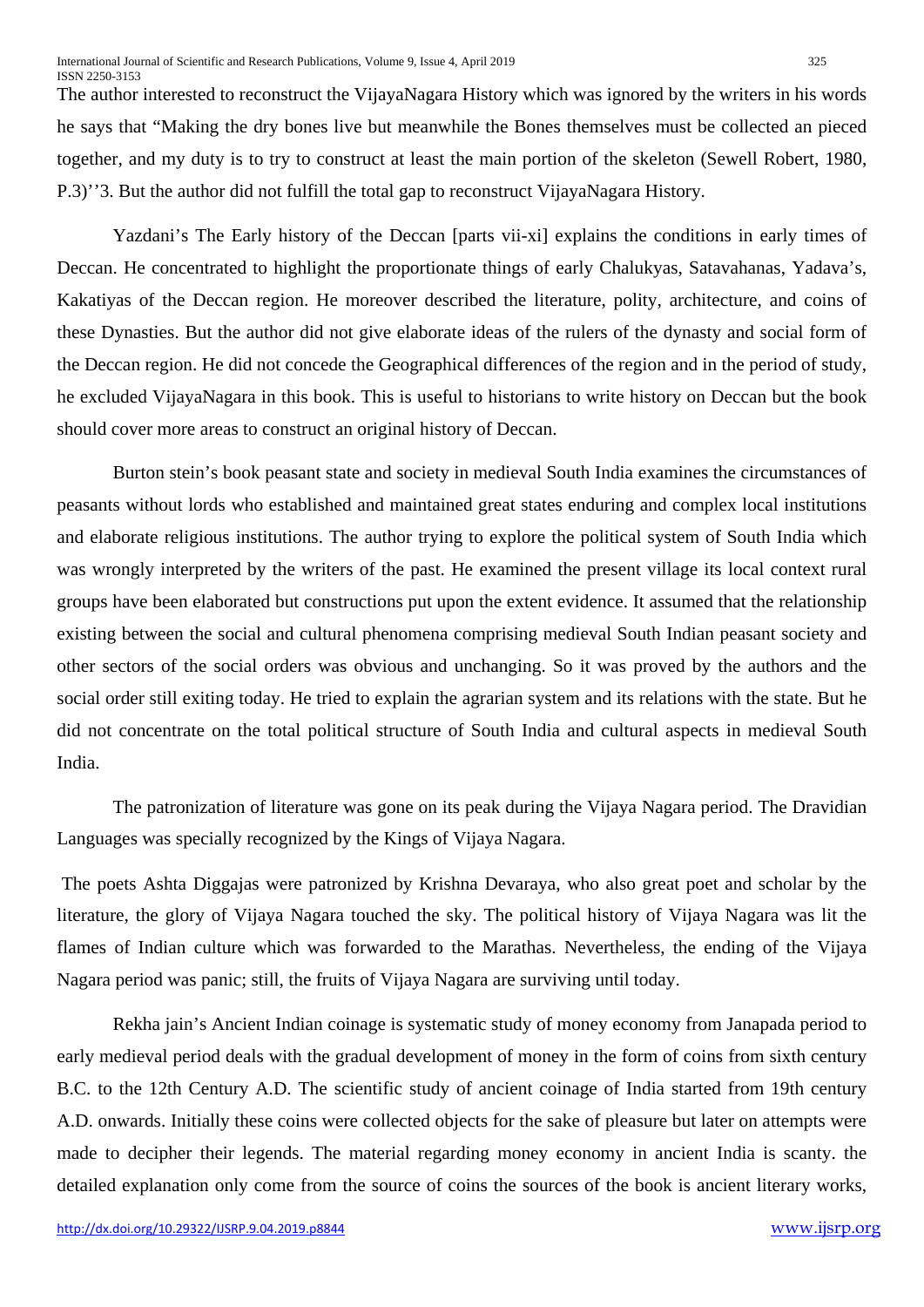inscriptions, coins and the account of the foreigners etc. is primary sources and catalogues, journals, commemorative volumes etc is secondary sources of the book. The author concentrated on money economy of the Janapada period to the Gupta period.the author didn't describes the study in scientific mode of coins and historical importance is less than the structure of the economic perspective of the said period.

Swami satyaprakash saraswthi and Rajendrasingh's book coinage in- ancient India,highlighted in a description of ancient Indian coins of different period, available in collections of museums. A documental reference to Indian coinage in ancient Indian literature, the covers Vedic Period, Brahmanic Period the periods of Panini and Kautilya and the laboratory work on the chemical and spectroscopic analyses and metallurgical study of Indian Coins as well as an account of the coinage in the ancient neighbouring countries has also been discussed.

A considerable revival of interest in the chemical analysis of ancient coins occurred in the second quarter of the 20th century A.D. Among the more extensive investigations on the Greek bronze coins and Chinese coins. An awaking interest of the composition of ancient Indian coins may be explored in the research scholar's analysis studies only, of course, there is a chance to explore the Indian coins in scientific manner due to the emission spectroscopy manner which applied in the 20th century. The author gives the importance only on the scientific methods but not explained historical background and of the said period.

D.C.Sircar's 'studies in the geography of ancient and medieval India' is contained dissertations on numerous problems relating to India's historical geography of the ancient and medieval period.the author cited important geographical texts. He highlighted to correct the geographical names of the Indian sites in the past. He explained the various Emperors who influenced the early Indian conceptions regarding the earth, the addition number of geographical names, identical names of different locations, cartography and elephant forests. He gave the major sources of historical geography to find the localities in present period. But he did not explain the entire medieval dynasties who ruled in India in medieval period.

Paul herrmann's the great age of Discoveries explains the route map to the world and geographical discoveries. And also emphasis the causes to invent the sea routs to India by the Vascoda Gama, other important routes to the world. He gives the Sketches of maps the linkage of routes in the world which shows the civilization of different countries. This book helps us to understand geographical regions of the world which shakes the world's history from the civilization period to modern period. He explains the relations of navigators with the local Kingdom Authorities and focus on light to development of trade and commerce. Historical geography which depends on each other on the economy and political strategies of the various regions in India as well as in the World History.

B.G.Tamaskar's contributions to historical geography of India is highlighted in the concepts of the ancient Indians on the rising and setting of the sun, directions, the spherodicity of the earth and its support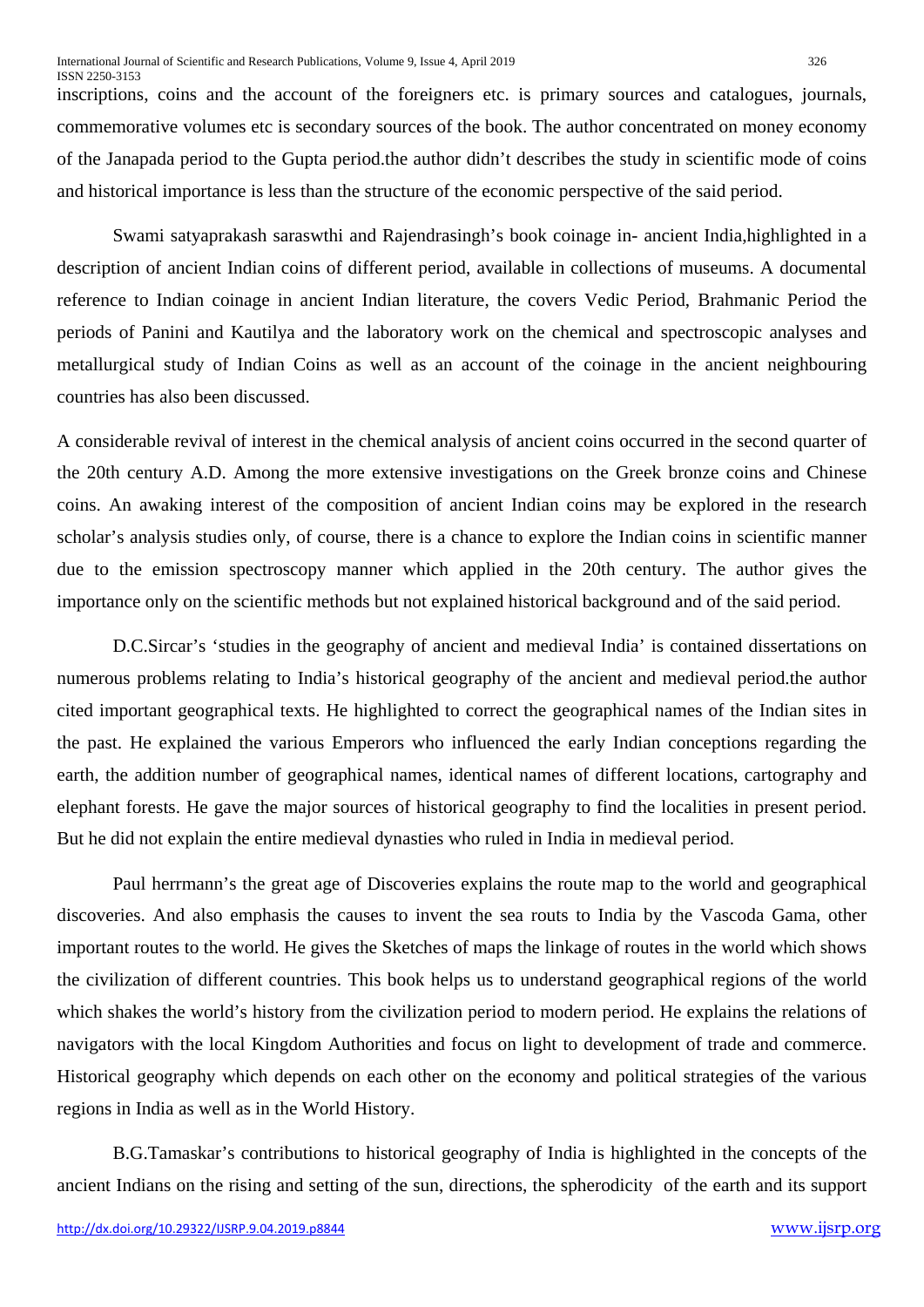less ness in space, the southward and northward march of the sun attract the equator, the duration of light of the sun and darkness around the north pole for six months, the spread of the ocean around the land twice as large. There is hardly any direct allusion to the spherodicity of the earth in the Upanishads although their author seems to have some vague concept about its Spherical form. The author have seen the geography in the historical texts of Upanishads, Jatakatales, Geographic basis of Kautilya Geo-politics, the concept of Boundaries of India through ages. He critically analyzed the vegetation and forests of Indian part. The Puranic names of the regions, rivers were discussed. But he did not cover the historical sources than geographical explanations.

O.P.Bharadwaj's studies in the historical geography of ancient India explains topography i.e. place names of tribes, rivers, hills, routes, etc. It is general work of geographical dictionary of ancient and medieval India and historical basis of literature of various dynasties. Geographical and linguistics considerations and traces the evaluation of tribal and geographical names through the ages leading in the process in some important conclusions deserving of notice by research scholars in the reconstruction of Indian past. Historical geography reveals its mysteries through more knowledge of the history of the region selected for the study and close acquaintance with the original sources and their medium from the earliest times to almost the present day, access to all branches of Indian Literature familiarity with the philosophical principles of linguistics change, and geographical acquaintance with the region and up to date information on epigraphically and archaeological discoveries needed.

K.Satyanarayana's A Study of the history and culture of the Andhras (from Stone Age to feudalism) vol-1produce Historical background and cultures of the Andhras. The author mainly concentrated on the lives of the Andhras from the ancient age to medieval feudalism. He mainly focused on the tribes of Andhras i.e. Chenchus, Koyas, Reddis of Bison Hills, Svaras, Khonds and Raj Ghonds. He explained the pre-history of Andhras and directly deals with the Satavahanas but in the gap he did not fulfill the History of the Andhras. He used to say about the social life of the people and not concentrated the political views of the study. He gave only some importance to the political life of the people. He raised the questions of the people existence as the feudal lords, warriors and warlords Devadasis etc. in the society. He tries to explain the rise and Growth of Feudalism and relation between state and peasants, the life of tax collectors etc. The author did not much concentration on the major dynasties who ruled in Andhra Desa. He did not give the historical background of the Andhra Desa after Satavahana in extensive manner.

O.P.Bharadwaj's studies in the historical geography of ancient India explains topography i.e. place names of tribes, rivers, hills, routes, etc. It is general work of geographical dictionary of ancient and medieval India and historical basis of literature of various dynasties. Geographical and linguistics considerations and traces the evaluation of tribal and geographical names through the ages leading in the process in some important conclusions deserving of notice by research scholars in the reconstruction of Indian past. Historical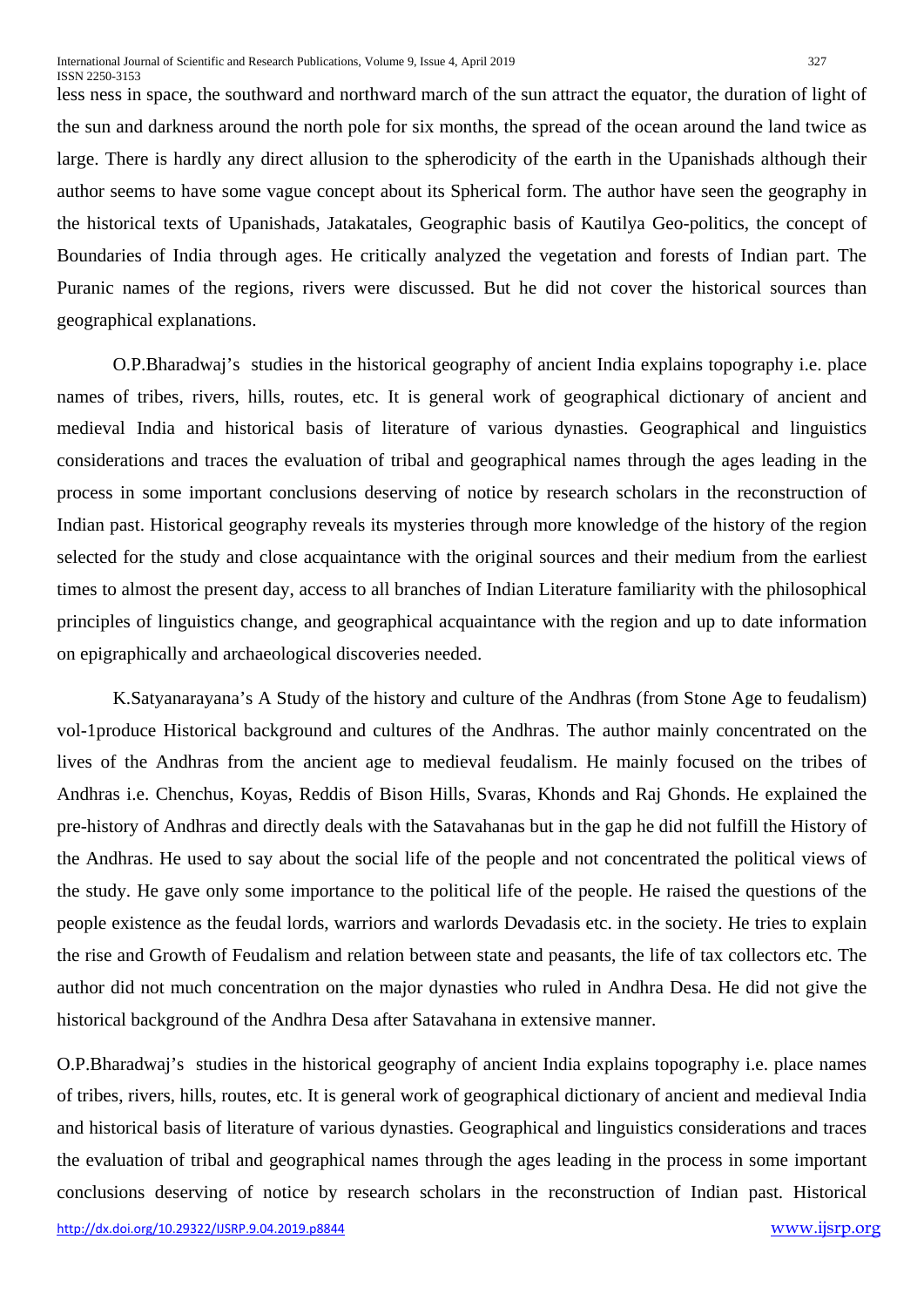geography reveals its mysteries through more knowledge of the history of the region selected for the study and close acquaintance with the original sources and their medium from the earliest times to almost the present day, access to all branches of Indian Literature familiarity with the philosophical principles of linguistics change, and geographical acquaintance with the region and up to date information on epigraphically and archaeological discoveries needed.

K.Satyanarayana's A Study of the history and culture of the Andhras (from Stone Age to feudalism) vol-1produce Historical background and cultures of the Andhras. The author mainly concentrated on the lives of the Andhras from the ancient age to medieval feudalism. He mainly focused on the tribes of Andhras i.e. Chenchus, Koyas, Reddis of Bison Hills, Svaras, Khonds and Raj Ghonds. He explained the pre-history of Andhras and directly deals with the Satavahanas but in the gap he did not fulfill the History of the Andhras. He used to say about the social life of the people and not concentrated the political views of the study. He gave only some importance to the political life of the people. He raised the questions of the people existence as the feudal lords, warriors and warlords Devadasis etc. in the society. He tries to explain the rise and Growth of Feudalism and relation between state and peasants, the life of tax collectors etc. The author did not much concentration on the major dynasties who ruled in Andhra Desa. He did not give the historical background of the Andhra Desa after Satavahana in extensive manner.

Satish Chandra's Essays on medieval Indian history is the study which explores the relations of the state and society. The author explained the medieval economy, the political process of the state up to the end of the Mughal Empire. He concentrated the importance of the taxes like Jizyah and the religious policies of Mughals etc. He highlighted the cultural history and relations of the state, the Raja Putana Policy, the Deccan policy of the Mughals, and the author considered the Bhakti Movement which played vital role in Indian cultural system in economic point of view he focused the money economy, rise of Zamindari systems and importance of cultivation and agriculture etc. He developed the view on village society in Northern India and Marathi Polity and society. He critically examines relations of the Marathas, Jats, Sikhs and the Afghans etc. In Historical point of view, the author did not give much priority to South India and Southern dynasties which played a major role in Indian history especially in Medieval Indian History. He focused only North Indian History and society but did not cover the overall history of India.

H.C.Verma's Medieval routes to India was focused on the Historical routes in the North West Region of Medieval India. The study covers the medieval Khursans, Turkistan, Iran, Afghanistan, part of Russia. Pakistan and India up to Delhi, this study is evidence to development of the economy, military activities in India. The trade activities at one point, the other the establishment of military stations at different places are better to understand of their mercantile and logistic importance of better ascertained. The routing system in medieval India is neither judged in this work by modern standards nor condemned for want of modern technology involved in the preparation of roads. The 18th century A.D. saw the emergence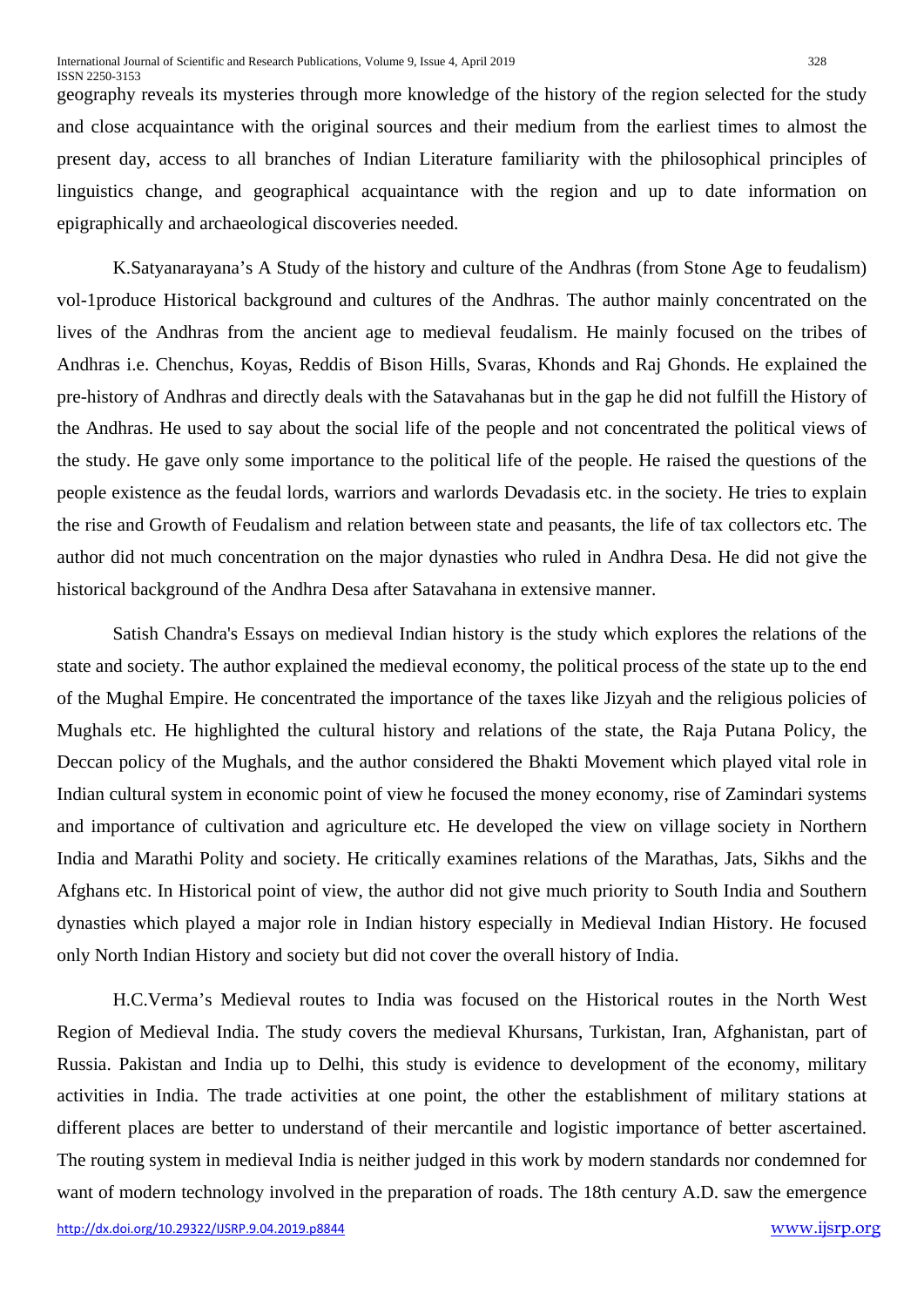of a vast Arabian Empire which gave enough space to their adventurous, travelers and merchants to trod and trade in. this resulted in a growth of interest in the study of Geographical science among the Arab Scholars. The Arab Geographical literature composed in the 9th century A.D. drew heavily on the Greek tradition. The author gives good information about the historical geography of medieval India but he did not concentrate on the Southern part of Medieval India.

S.A.Rahman' s The beautiful India-Andhra Pradesh focuses the History of Andhra Pradesh. It gives the history of different rulers and dynasties who ruled Andhra. He focused the Satavahana, Sakas, Ikshavakas, Eastern Chalukyas, and Kakatiya's contribution to the Andhra. The geographical structure they covered peneplained part of the ancient and stable Deccan black. Though the number of geological formation occur in this region, it is chiefly composed of a genetic complex of pre-Cambrian region .the expense of the gneisses interspersed with granitic intrusion presents a surface monotony throughout Northern area except on the out skirts where the Archaean basement is over lain by the rock of younger series. The author focuses the natural vegetation, drainage system o the Andhra and he highlighted the ancient Andhra History in Aitereya Brahmana and indicates the Andhra originally Aryan race, but many scholars and archaeological evidence denied this statement and proved the Andhra is originally Dravidians.

M.Naga Bhushana Sarma's History and culture of the Andhra explores the cultural history of Andhra. The territory now known as Andhra Pradesh and its surroundings areas occupied a vital position in interesting major cultural currents, thus paving the way for Indian nation hood. For long it stood as a melting pot for diverse, cultural trends not only from within south India but also from the north mainly due to its geographical central position. They focused on the geographical history and relations of the other languages, religions from ancient to the modern period, different dynasties of Andhra and the position of people in socially, politically, economically and culturally etc. they also examined the folklores, tribes, and formation of the tribal density activities etc. The inscription and the Ethnographic study should be extended and it will be good work for the Andhra History if they cover the overall inscriptions and Numismatics.

P.Hymavathi's Vijayanagara-the life and times of Tuluva Vira Narasimha focuses the Vijayanagar life and activities during the period of Tulava Vira Narasimha Raya. The author explores the wide-ranging of Administration, Military Forces, Social, Cultural, Economic aspects under Tuluva Vira Narasimha Raya. Based on Epigraphy, Literary works, Muslim and European sources used to write this book. The author highlighted the origins of Tuluvas through the literary and Puranic style, he linked the origins of Tuluvas with the Moon (Chandra Kumara). She also highlighted that "the Vira Narasimha Raya who was first proclaimed himself as 'Raya" . The author explained the society and culture of Vijayanagara under Vira Narasimha Raya. But she did not completely focus the origin of Vijayanagara and did not give much importance to the Krishna Devaraya.